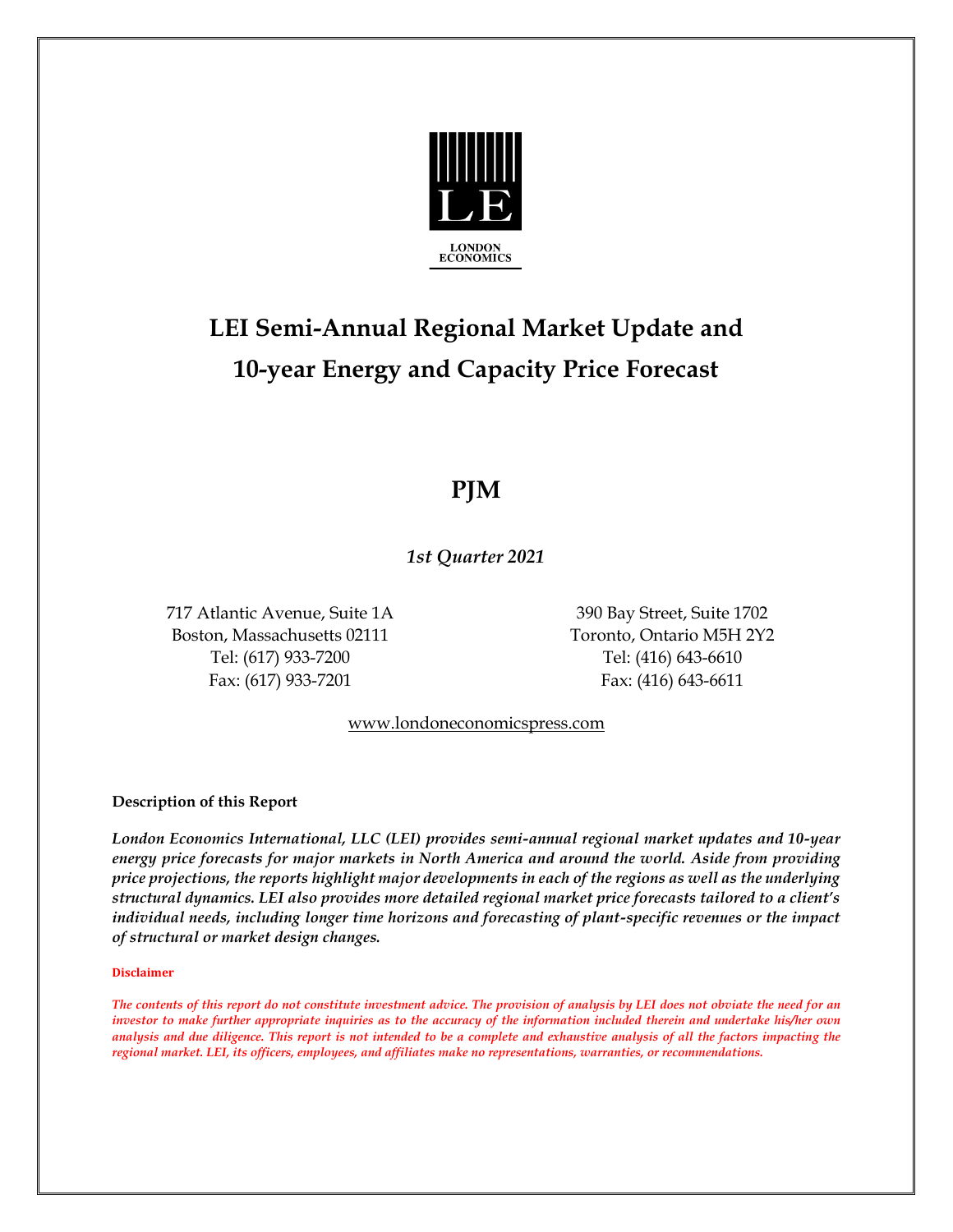### **Table of contents**

| 1                |     |       |  |
|------------------|-----|-------|--|
|                  | 1.1 |       |  |
|                  | 1.2 |       |  |
|                  |     | 1.2.1 |  |
|                  |     | 1.2.2 |  |
|                  |     | 1.2.3 |  |
| $\overline{2}$   |     |       |  |
|                  | 2.1 |       |  |
|                  | 2.2 |       |  |
|                  |     | 2.2.1 |  |
|                  |     | 2.2.2 |  |
|                  |     | 2.2.3 |  |
|                  | 2.3 |       |  |
|                  |     | 2.3.1 |  |
|                  |     | 2.3.2 |  |
|                  | 2.4 |       |  |
|                  | 2.5 |       |  |
|                  | 2.6 |       |  |
|                  | 2.7 |       |  |
|                  |     | 2.7.1 |  |
|                  |     | 2.7.2 |  |
|                  | 2.8 |       |  |
| 3                |     |       |  |
|                  | 3.1 |       |  |
|                  | 3.2 |       |  |
| $\boldsymbol{4}$ |     |       |  |
| 5                |     |       |  |

## List of figures

| FIGURE 8. PROJECTED NATURAL GAS PRICES FOR DELIVERY IN PJM (NOMINAL \$/MMBTU)15 |
|---------------------------------------------------------------------------------|
|                                                                                 |
|                                                                                 |
|                                                                                 |
|                                                                                 |